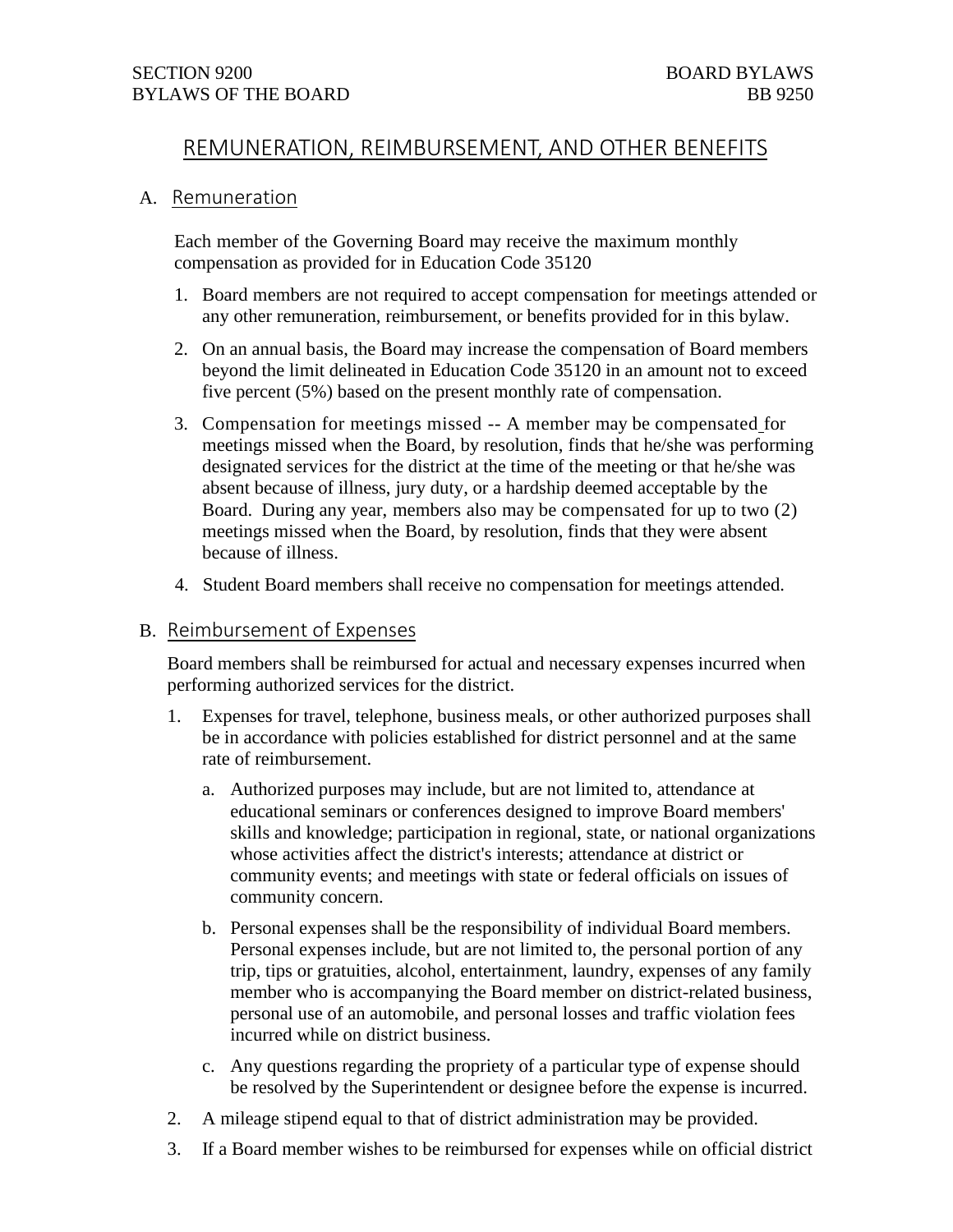business, he/she shall file a district reimbursement form with the District Superintendent, indicating dates, location, and purpose of same. Receipts must be submitted with the reimbursement form.

4. The reimbursement request will be reviewed by the Superintendent and Assistant Superintendent-Business Services and, if approved, processed for payment.

# C. Health and Welfare Benefits

- 1. Board members may participate in the health and welfare benefits program provided for district employees.
- 2. The benefit coverage shall be the same as that provided to regular district employees.
- 3. The district shall pay the cost of all premiums required for Board members electing to participate in the district health and welfare benefits.
- 4. Health and welfare benefits provided to Board members shall be extended at the same level to their spouse/registered domestic partner and to their eligible dependent children as specified in law and the health plan.
- 5. Health and Welfare Benefits for Former Board Members -- The Board may authorize full payment of health insurance premiums for former Board members who have served twelve (12) years or more, and who were elected prior to January 1, 1995. The benefit coverage shall be the same as provided to regular district employees.

# D. Retirement System

District Board members who wish to join the Public Employees' Retirement System (PERS) must file in writing with PERS an election to become a member.

# Legal Reference:

# **EDUCATION CODE**

|       | 33050-33053 General waiver authority                              |
|-------|-------------------------------------------------------------------|
|       | 33362-33363 Reimbursement of expenses for attendance at workshops |
| 35012 | Board members; number, election and term                          |
| 35044 | Payment of traveling expenses of representatives of board         |
| 35120 | Compensation for services as member of governing board            |
| 35172 | Promotional activities                                            |
| 44038 | Cash deposits for transportation purchased on credit              |
|       |                                                                   |

# **FAMILY CODE**

297-297.5 Rights, protections and benefits under law; registered domestic partners

# **GOVERNMENT CODE**

- 8314 Use of public resources
- 20322 Elective officers; election to become member
- 20420-20445 Membership in Public Employees' Retirement System; definition of safety employees
- 53200-53209 Group insurance
- 54952.3 Simultaneous or serial meetings; announcement of compensation

# **HEALTH AND SAFETY CODE**

1373 Health services plan, coverage for dependent children